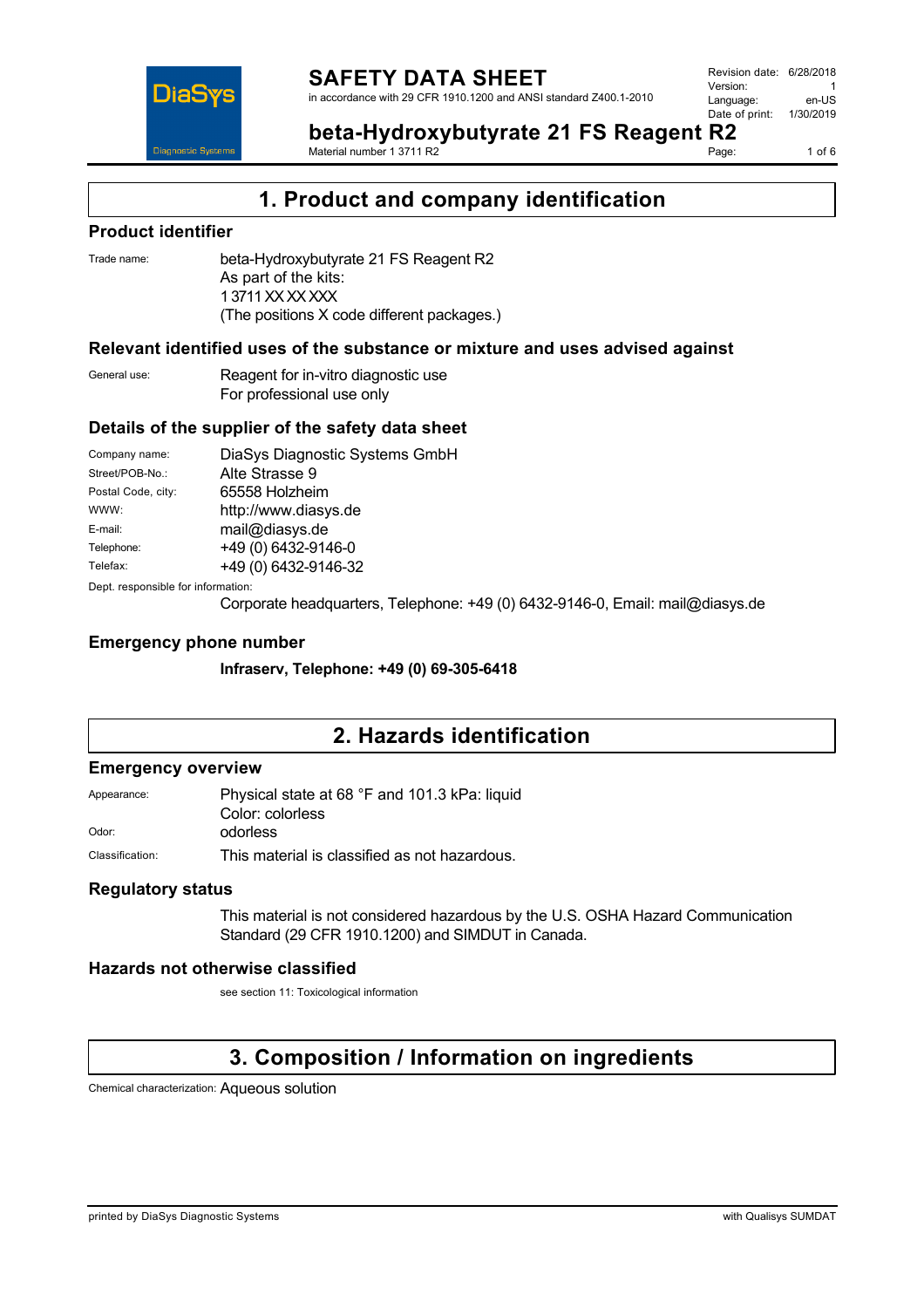

in accordance with 29 CFR 1910.1200 and ANSI standard Z400.1-2010

Revision date: 6/28/2018 Version: 1<br>Language: en-LIS Language: Date of print: 1/30/2019

**beta-Hydroxybutyrate 21 FS Reagent R2** Material number 1 3711 R2

Page: 2 of 6

| Relevant ingredients: |                                                                                                                                            |           |                                                                                                                                                                                                                                                                                                    |
|-----------------------|--------------------------------------------------------------------------------------------------------------------------------------------|-----------|----------------------------------------------------------------------------------------------------------------------------------------------------------------------------------------------------------------------------------------------------------------------------------------------------|
| CAS No.               | Designation                                                                                                                                | Content   | Classification                                                                                                                                                                                                                                                                                     |
| CAS<br>55965-84-9     | Mixture of<br>5-Chloro-2-methyl-2H-<br>isothiazolin-3-one and<br>2-methyl-2H-isothiazol-3-one<br>$(3:1)$ [EC-No. 247-500-7 +<br>220-239-61 | $0.002\%$ | Acute Toxicity - oral -<br>Category 3. Acute Toxicity -<br>dermal - Category 3.<br>Acute Toxicity - inhalative -<br>Category 3. Skin Corrosion -<br>Category 1B.<br>Sensitization - skin - Category 1.<br>Aquatic toxicity - acute -<br>Category 1.<br>Aquatic toxicity - chronic -<br>Category 1. |

|                                                    | 4. First aid measures                                                                                                                                                                                                                                 |  |
|----------------------------------------------------|-------------------------------------------------------------------------------------------------------------------------------------------------------------------------------------------------------------------------------------------------------|--|
| In case of inhalation:                             | Move victim to fresh air. In case of respiratory difficulties seek medical attention.                                                                                                                                                                 |  |
| Following skin contact:                            | Take off contaminated clothing and wash it before reuse. After contact with skin, wash<br>immediately with soap and plenty of water. In case of skin reactions, consult a physician.                                                                  |  |
| After eye contact:                                 | Immediately flush eyes with plenty of flowing water for 10 to 15 minutes holding eyelids<br>apart. Remove contact lenses, if present and easy to do. Continue rinsing. In case of<br>troubles or persistent symptoms, consult an opthalmologist.      |  |
| After swallowing:                                  | Rinse mouth thoroughly with water. Do not induce vomiting without medical advice.<br>Have victim drink large quantities of water, with active charcoal if possible. Never give<br>anything by mouth to an unconscious person. Seek medical attention. |  |
| Most important symptoms/effects, acute and delayed |                                                                                                                                                                                                                                                       |  |

#### May cause allergic reactions in already sensitized persons.

#### **Information to physician**

Treat symptomatically.

### **5. Fire fighting measures**

Flash point/flash point range:

No data available

Auto-ignition temperature: No data available

Suitable extinguishing media:

Product is non-combustible. Extinguishing materials should therefore be selected according to surroundings.

#### **Specific hazards arising from the chemical**

In the event of a fire, the following may be produced when the water evaporates: Nitrogen oxides (NOx), carbon monoxide and carbon dioxide.

Protective equipment and precautions for firefighters:

Wear self-contained breathing apparatus.

Additional information: Do not allow fire water to penetrate into surface or ground water.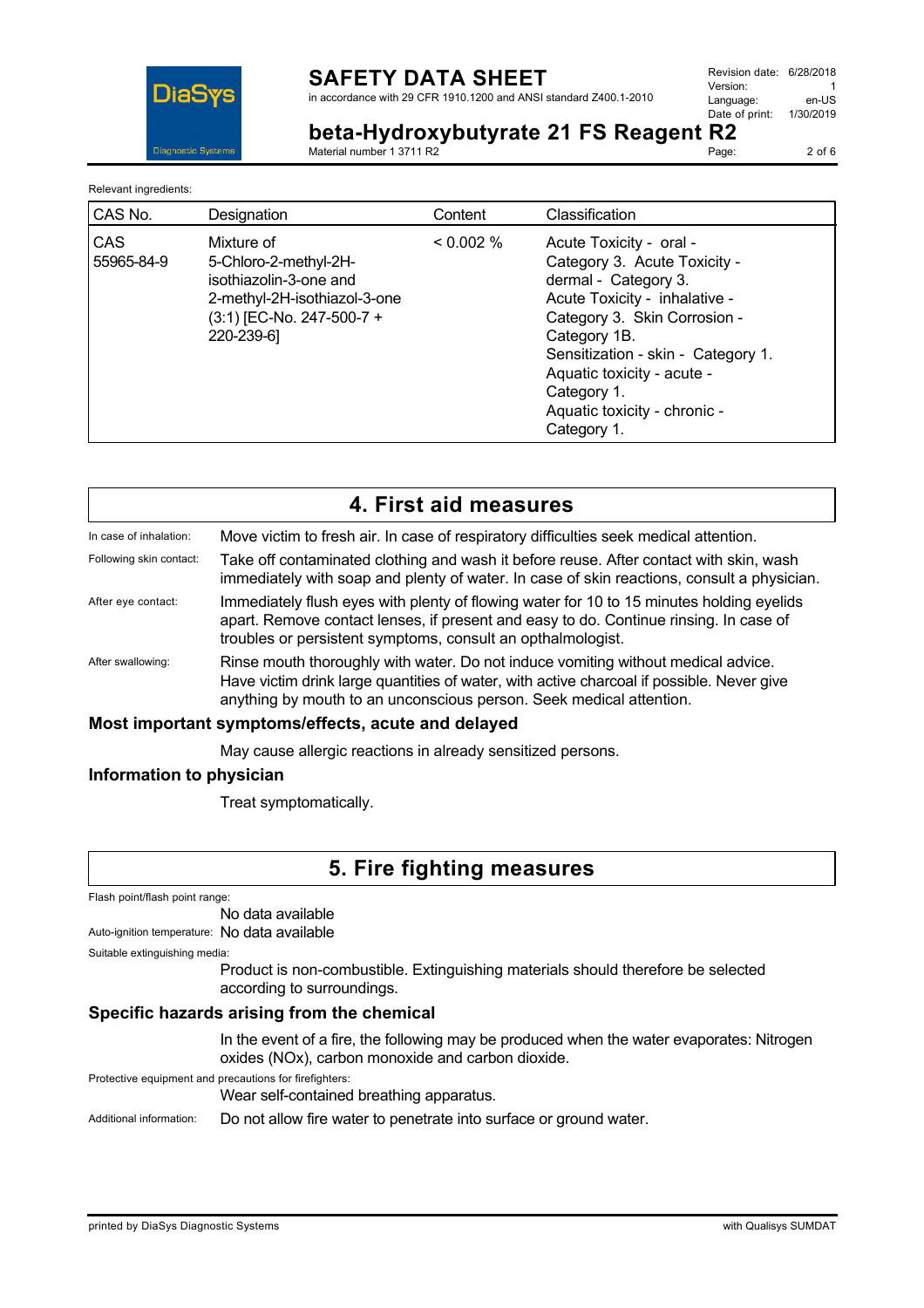

in accordance with 29 CFR 1910.1200 and ANSI standard Z400.1-2010

| Revision date: 6/28/2018 |           |
|--------------------------|-----------|
| Version:                 |           |
| Language:                | en-US     |
| Date of print:           | 1/30/2019 |
|                          |           |

**beta-Hydroxybutyrate 21 FS Reagent R2**

Material number 1 3711 R2

Page: 3 of 6

| 6. Accidental release measures |                                                                                                                                                                                        |  |  |
|--------------------------------|----------------------------------------------------------------------------------------------------------------------------------------------------------------------------------------|--|--|
| Personal precautions:          | Avoid contact with skin and eyes. Wear appropriate protective equipment. Provide<br>adequate ventilation. Keep unprotected people away.                                                |  |  |
| Environmental precautions:     |                                                                                                                                                                                        |  |  |
|                                | Do not allow to penetrate into soil, waterbodies or drains.                                                                                                                            |  |  |
| Methods for clean-up:          | Soak up with absorbent materials such as sand, siliceus earth, acid- or universal binder.<br>Store in special closed containers and dispose of according to ordinance. Final cleaning. |  |  |

### **7. Handling and storage**

#### **Handling**

Advices on safe handling: Provide adequate ventilation, and local exhaust as needed. Avoid contact with skin, eyes, and clothing. Wash hands before breaks and after work. Do not eat, drink or smoke when using this product. Take off contaminated clothing and wash it before reuse. Have eye wash bottle or eye rinse ready at work place.

#### **Storage**

Requirements for storerooms and containers:

Keep containers tightly closed and at a temperature between 35.6 °F and 46.4 °F. Protect from light. Keep sterile.

### **8. Exposure controls / personal protection**

#### **Engineering controls**

Provide good ventilation and/or an exhaust system in the work area. See also information in chapter 7, section storage.

#### **Personal protection equipment (PPE)**

| Eye/face protection             | Tightly sealed goggles according to OSHA Standard - 29 CFR: 1910.133 or ANSI<br>Z87.1-2010.                                                                                                                                                          |
|---------------------------------|------------------------------------------------------------------------------------------------------------------------------------------------------------------------------------------------------------------------------------------------------|
| Skin protection                 | Wear suitable protective clothing.                                                                                                                                                                                                                   |
|                                 | Protective gloves according to OSHA Standard - 29 CFR: 1910.138.<br>Glove material: Nitrile rubber - Breakthrough time: >480 min.<br>Observe glove manufacturer's instructions concerning penetrability and breakthrough time.                       |
| Respiratory protection:         | When aerosols or vapors form:<br>Use combination filter type A/P according to OSHA Standard - 29 CFR: 1910.134 or ANSI<br>Z88.2.                                                                                                                     |
| General hygiene considerations: |                                                                                                                                                                                                                                                      |
|                                 | Avoid contact with skin and eyes. Take off contaminated clothing and wash it before<br>reuse. Have eye wash bottle or eye rinse ready at work place. Do not eat, drink or smoke<br>when using this product. Wash hands before breaks and after work. |

### **9. Physical and chemical properties**

#### **Information on basic physical and chemical properties**

Appearance: Physical state at 68 °F and 101.3 kPa: liquid Color: colorless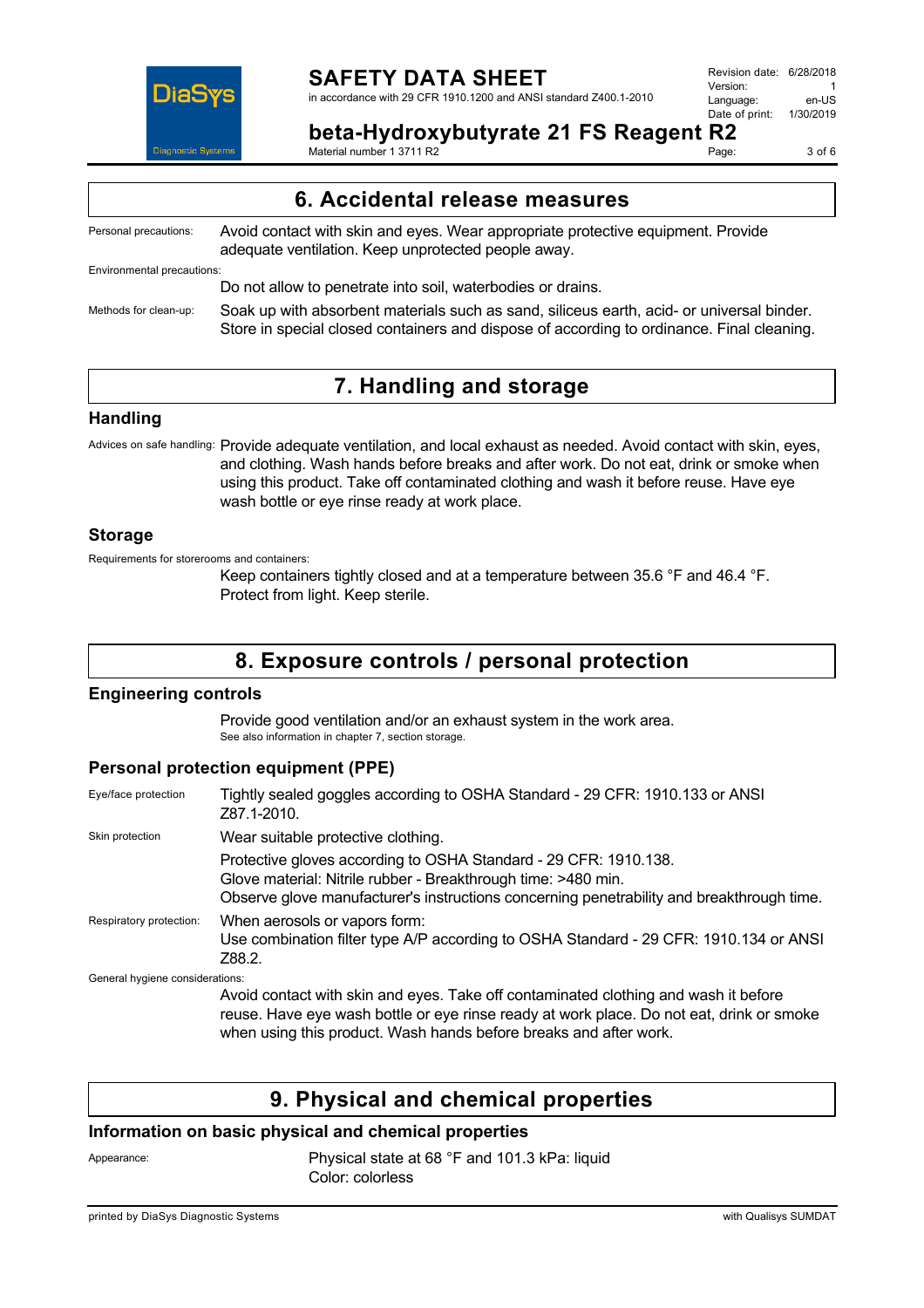

in accordance with 29 CFR 1910.1200 and ANSI standard Z400.1-2010

| Revision date: 6/28/2018 |           |
|--------------------------|-----------|
| Version:                 |           |
| Language:                | en-US     |
| Date of print:           | 1/30/2019 |
| ۱t<br>R7                 |           |

**bota Hydroxybutyrate 21 FS Peagent** 

|                    | beta-rivaroxybutyrate 21 FS Reagent R2 |       |        |
|--------------------|----------------------------------------|-------|--------|
| Diagnostic Systems | Material number 1 3711 R2              | Page: | 4 of 6 |
|                    |                                        |       |        |

| Odor:                                    | odorless          |
|------------------------------------------|-------------------|
| Odor threshold:                          | No data available |
| pH value:                                | at 77 °F: 4 30    |
| Melting point/freezing point:            | No data available |
| Initial boiling point and boiling range: | No data available |
| Flash point/flash point range:           | No data available |
| Evaporation rate:                        | No data available |
| Flammability:                            | No data available |
| Explosion limits:                        | No data available |
| Vapor pressure:                          | No data available |
| Vapor density:                           | No data available |
| Density:                                 | 1.0123 mg/L       |
| Water solubility:                        | complete          |
| Partition coefficient: n-octanol/water:  | No data available |
| Auto-ignition temperature:               | No data available |
| Thermal decomposition:                   | No data available |
| Additional information:                  | No data available |

# **10. Stability and reactivity**

| Reactivity:                        | No data available                            |  |
|------------------------------------|----------------------------------------------|--|
| Chemical stability:                | Stable under recommended storage conditions. |  |
| Possibility of hazardous reactions | No hazardous reactions known.                |  |
| Conditions to avoid:               | Protect against heat /sun rays.              |  |
| Incompatible materials:            | No data available                            |  |
| Hazardous decomposition products:  |                                              |  |
|                                    | No decomposition when used properly.         |  |
| Thermal decomposition:             | No data available                            |  |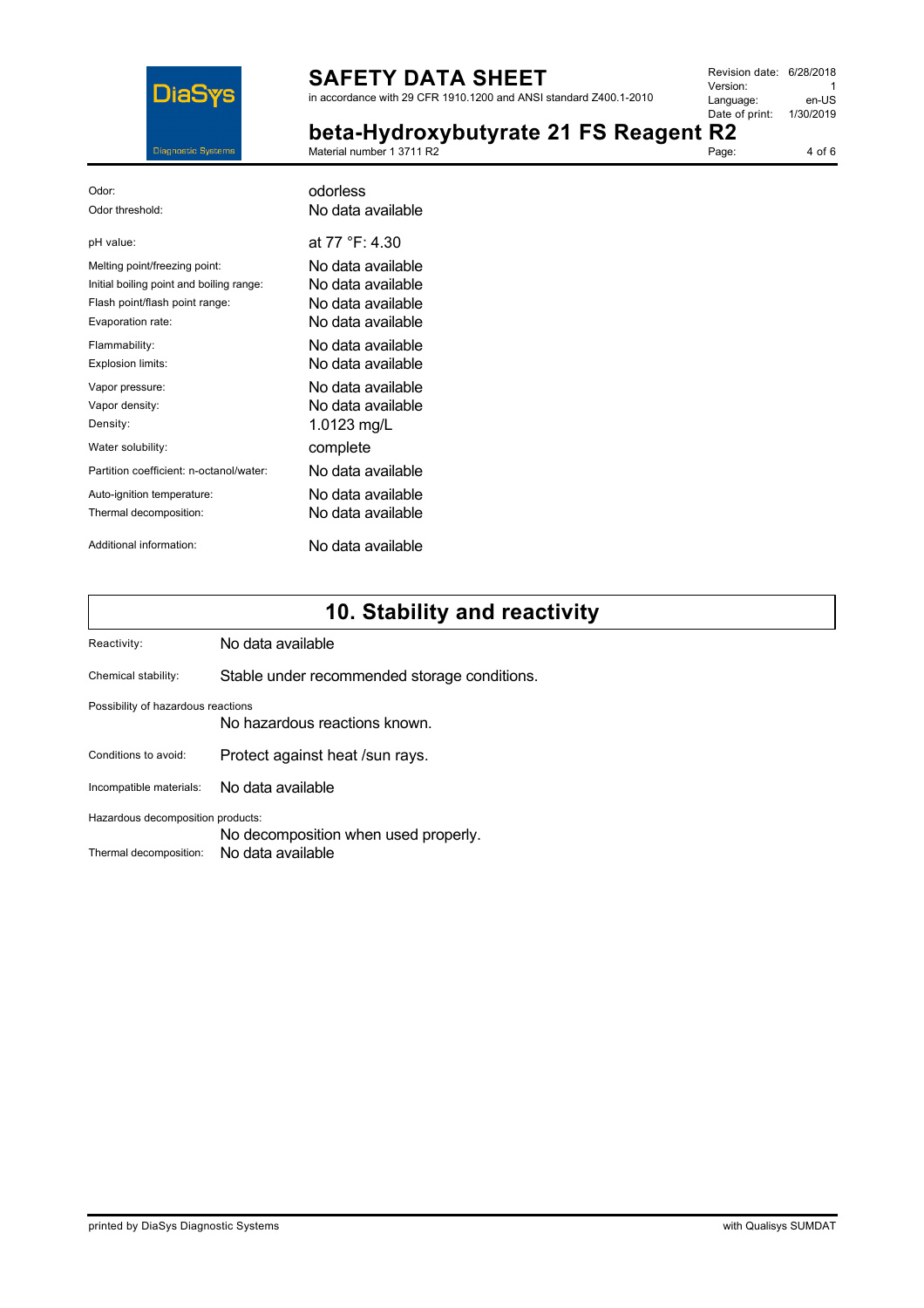

Revision date: 6/28/2018 Version: 1<br>Language: en-LIS Language: Date of print: 1/30/2019

**beta-Hydroxybutyrate 21 FS Reagent R2** Material number 1 3711 R2

Page: 5 of 6

**11. Toxicological information**

#### **Toxicological tests**

Toxicological effects: The statements are derived from the properties of the single components. No toxicological data is available for the product as such. Acute toxicity (oral): Lack of data. Acute toxicity (dermal): Lack of data. Acute toxicity (inhalative): Lack of data. Skin corrosion/irritation: Lack of data. Serious eye damage/irritation: Lack of data. Sensitisation to the respiratory tract: Lack of data. Skin sensitisation: Based on available data, the classification criteria are not met. May cause allergic reactions in already sensitized persons. Germ cell mutagenicity/Genotoxicity: Lack of data. Carcinogenicity: Lack of data. Reproductive toxicity: Lack of data. Effects on or via lactation: Lack of data. Specific target organ toxicity (single exposure): Lack of data. Specific target organ toxicity (repeated exposure): Lack of data. Aspiration hazard: Lack of data.

### **12. Ecological information**

#### **Ecotoxicity**

Further details: No data available

#### **Mobility in soil**

No data available

#### **Persistence and degradability**

Further details: No data available

#### **Additional ecological information**

General information: Do not allow to enter into ground-water, surface water or drains.

### **13. Disposal considerations**

#### **Product**

Recommendation: Special waste. Dispose of waste according to applicable legislation.

#### **Contaminated packaging**

Recommendation: Dispose of waste according to applicable legislation. Non-contaminated packages may be recycled.